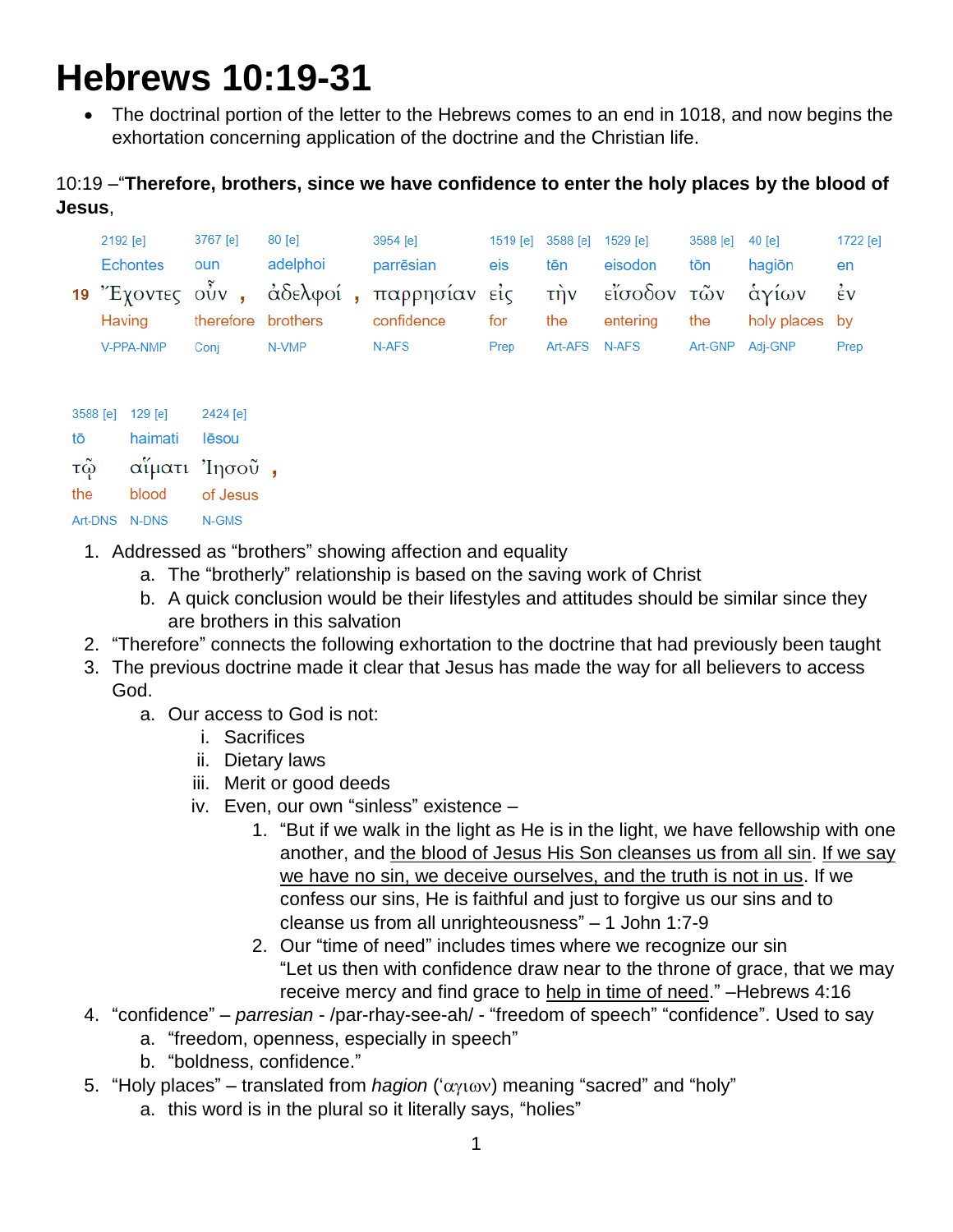- b. 9:8 refers to "the holy place"
- c. This is referring to the very throne of God and not the place in the temple
- 6. We may approach God in his holiest place with freedom and confidence because of "the blood of Jesus"
	- a. There is no other way
	- b. Any other way or an addition to the blood of Christ would NOT be salvation
	- c. The concern of "sin" in this chapter is not behavioral sin, or moral sin, etc., but the ultimate sin of replacing the blood of Jesus on the way to approaching the throne of God with confidence.
		- i. Imagine approaching the throne of God with confidence because of your "good" behavior
		- ii. Or, because you are living above "sin" in your life
	- d. Replacing or supplementing the blood of Jesus for access to God would be damnation.
- 7. Consider:
	- a. Nadab and Abihu in Leviticus 10:1-7 "So fire came out from the presence of the Lord and consumed them, and they died before the Lord."
	- b. Uzzah touching the Ark in 2 Samuel 6:7- "the anger of the Lord burned against Uzzah"
	- c. Uzziah the king offering incense like a priest in 2 Chronicles 26:19 "leprosy broke out on his forehead in the presence of the priests in the house of the Lord, by the altar of incense"
	- d. It was a tense moment whenever a priest went into burn offering in the Holy Place (Zechariah in Luke 1) or annually entered the Most Holy Place in the temple for fear they may not return.

# 10:20 – "**by the new and living way that he opened for us through the curtain, that is, through his flesh**,

|          | 3739 [e]        | 1457 [e]                    |          | 1473 [e]       | 3598 [e]                 | 4372 [e]         |                   |            | 2532 [e] 2198 [e]           | 1223 [e] | 3588 [e]   |
|----------|-----------------|-----------------------------|----------|----------------|--------------------------|------------------|-------------------|------------|-----------------------------|----------|------------|
|          | hēn             | enekainisen                 |          | hēmin          |                          | hodon prosphaton |                   | kai        | zōsan                       | dia      | tou        |
| 20       | ີກ $ν$<br>which | ένεκαίνισεν<br>He dedicated |          | ήμῖν<br>for us | a way                    | new              | όδὸν πρόσφατον,   | καὶ<br>and | $\zeta$ ὦσαν, διά<br>living | through  | τοῦ<br>the |
|          | RelPro-AFS      | V-AIA-3S                    |          | PPro-D1P N-AFS |                          | Adj-AFS          |                   | Conj       | V-PPA-AFS                   | Prep     | Art-GNS    |
|          |                 |                             |          |                |                          |                  |                   |            |                             |          |            |
| 2665 [e] |                 |                             | 3778 [e] | 1510 [e]       |                          |                  | 3588 [e] 4561 [e] | 846 [e]    |                             |          |            |
|          | katapetasmatos  |                             | tout'    | estin          |                          | tēs              | sarkos            | autou      |                             |          |            |
|          |                 | καταπετάσματος,             | τοῦτ'    |                | $\check{\epsilon}$ στιν, | τῆς              | σαρκὸς αὐτοῦ,     |            |                             |          |            |
| veil     |                 |                             | that     | is             |                          | the              | flesh             | of Him     |                             |          |            |
| N-GNS    |                 |                             | DPro-NNS | V-PIA-3S       |                          | Art-GFS N-GFS    |                   | PPro-GM3S  |                             |          |            |

- 1. John 14:6, Jesus said, "I am the way and the truth and the life. No one comes to the Father except through me."
	- a. "New" this is the new covenant and Jesus has made a new way to God
	- b. "Living" this is an ongoing, eternally effective, once-for-all sacrifice. It is alive because Jesus is both alive and Life itself.
	- c. This is the ONLY way to the Father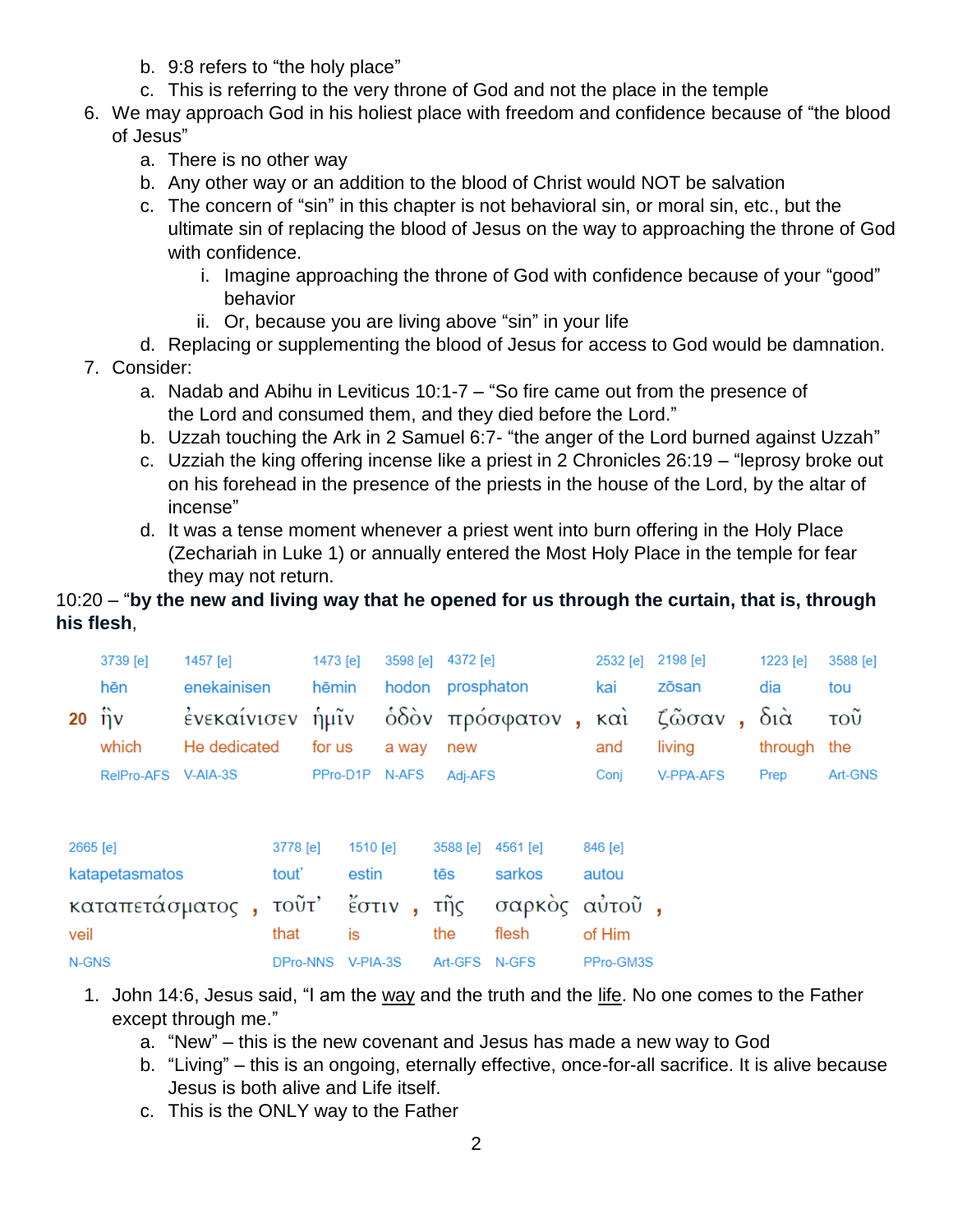- 2. The curtain of the temple was torn when Jesus died Matt. 27:51; Mark 15:38; Luke 23:45
- 3. When Jesus body was torn, his sacrificial blood was offered and the veil separating mankind from the presence of God was opened
- 10:21 "**and since we have a great priest over the house of God**,

| 2532 [e]                                            | 2409 [e] 3173 [e] 1909 [e] 3588 [e] 3624 [e] 3588 [e] 2316 [e] |  |  |  |
|-----------------------------------------------------|----------------------------------------------------------------|--|--|--|
| kai                                                 | hierea megan epi ton oikon tou Theou                           |  |  |  |
| 21 και Μερέα μέγαν έπι τον οίκον του Θεού,          |                                                                |  |  |  |
| and [having] a priest great over the house - of God |                                                                |  |  |  |
| Conj N-AMS Adj-AMS Prep Art-AMS N-AMS Art-GMS N-GMS |                                                                |  |  |  |

1. The author reminds us that Jesus is the true High Priest, not the line of Aaron

Conj V-RPM/P-NMP Art-ANS N-ANS N-DNS Adj-DNS

2. The Greek uses the title for the High Priest which is "Great Priest", *mega hierea*

10:22 – "**let us draw near with a true heart in full assurance of faith, with our hearts sprinkled clean from an evil conscience and our bodies washed with pure water**.

|          | 4334 [e]                                 |          | 3326 [e] 228 [e] |                   | 2588 [e]    | 1722 [e] 4136 [e] |       |                     |          | 4102 [e] |          | 4472 [e]                    | 3588 [e]      | 2588 [e]    | 575 [e] |
|----------|------------------------------------------|----------|------------------|-------------------|-------------|-------------------|-------|---------------------|----------|----------|----------|-----------------------------|---------------|-------------|---------|
|          | proserchömetha                           |          | meta             | alēthinēs         | kardias     | en                |       | plērophoria         |          | pisteōs  |          | rherantismenoi              | tas           | kardias     | apo     |
|          | 22 προσερχώμεθα μετά άληθινης καρδίας έν |          |                  |                   |             |                   |       | πληροφορία πίστεως, |          |          |          | ρεραντισμένοι               | τάς           | καρδίας άπὸ |         |
|          | we should draw near                      |          | with             | a sincere         | heart       | in                |       | full assurance      |          | of faith |          | having been sprinkled clean | [our]         | hearts      | from    |
|          | V-PSM/P-1P                               |          | Prep             | Adj-GFS           | N-GFS       | Prep              | N-DFS |                     |          | N-GFS    |          | V-RPM/P-NMP                 | Art-AFP N-AFP |             | Prep    |
|          |                                          |          |                  |                   |             |                   |       |                     |          |          |          |                             |               |             |         |
| 4893 [e] |                                          | 4190 [e] |                  | 2532 [e] 3068 [e] |             |                   |       | 3588 [e] 4983 [e]   | 5204 [e] |          | 2513 [e] |                             |               |             |         |
|          | syneideseos                              | ponēras  |                  | kai               | lelousmenoi | to                |       | sōma                | hydati   |          | katharō  |                             |               |             |         |
|          | συνειδήσεως πονηρᾶς, και λελουσμένοι     |          |                  |                   |             | $\vec{10}$        |       | σῶμα ὕδατι          |          |          | καθαρῷ.  |                             |               |             |         |

- 1. "draw near" Go to God
- 2. "true heart" the inner man truly trusting Jesus' work

a conscience evil and having been washed [our] body with water pure<br>N-GFS Adj-GFS Conj V-RPM/P-NMP Art-ANS N-ANS N-DNS Adj-DN

- 3. "full assurance of faith"- our confidence is absolutely in Christ being understood in our souls, not some wishful, hopeful religious expectation of God accepting us because of good works
- 4. "hearts sprinkled" –
- 5. "clean from an evil conscience"
	- a. 1 Peter 3:21 "and this water symbolizes baptism that now saves you also—not the removal of dirt from the body but the pledge of a clear conscience toward God. It saves you by the resurrection of Jesus Christ,"
	- b. Titus 3:5 "he saved us, not because of works done by us in righteousness, but according to his own mercy, by the washing of regeneration and renewal of the Holy Spirit,"
	- c. Ephesians  $5:26$  "that he might sanctify her, having cleansed her by the washing of water with the word, and to present her to Himself as a glorious church, without stain or wrinkle or any such blemish, but holy and blameless"
- 6. "bodies washed with pure water"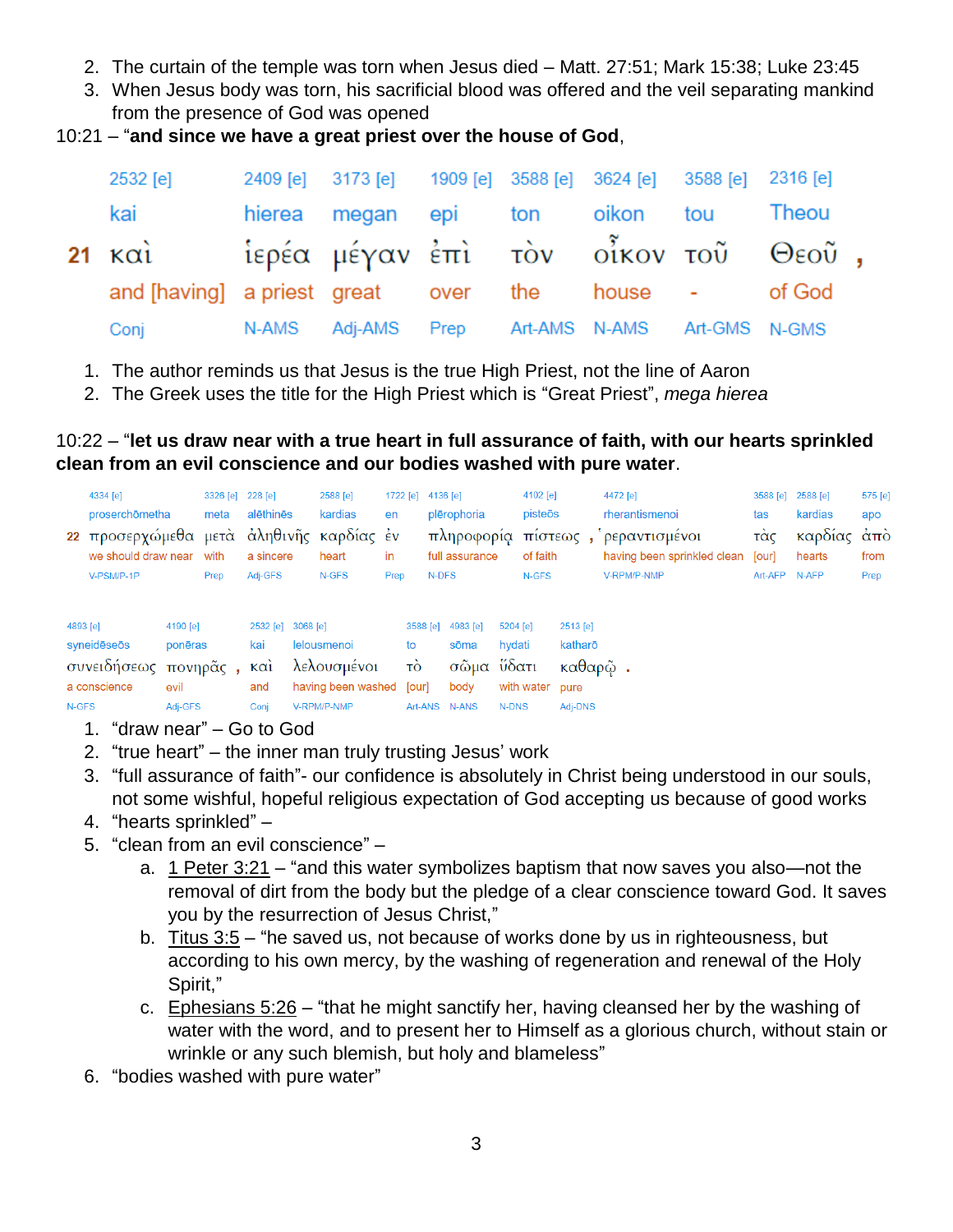# 10:23 – "**Let us hold fast the confession of our hope without wavering, for he who promised is faithful**.

| 2722 [e]                   |               | 3588 [e] 3671 [e]                                 | 3588 [e] 1680 [e] |         | $186$ [e] | $4103$ [e] | $1063$ [e] $3588$ [e] |         | 1861 [e]                           |
|----------------------------|---------------|---------------------------------------------------|-------------------|---------|-----------|------------|-----------------------|---------|------------------------------------|
| Katechōmen                 | tēn           | homologian                                        | tēs               | elpidos | aklinē    | pistos     | dar                   | ho      | epangeilamenos                     |
| 23 Κατέχωμεν               |               | τὴν ὁμολογίαν τῆς ἐλπίδος , ἀκλινῆ ; πιστὸς γὰρ ὁ |                   |         |           |            |                       |         | έπαγγειλάμενος.                    |
| We should hold fast to the |               | confession                                        | of [our] hope     |         | firmly    | faithful   |                       |         | for [is] the [One] having promised |
| V-PSA-1P                   | Art-AFS N-AFS |                                                   | Art-GFS N-GFS     |         | Adi-AFS   | Adi-NMS    | Conj                  | Art-NMS | V-APM-NMS                          |

- 1. "hold fast the confession of our hope"
- 2. "without wavering"
- 3. "he who promised is faithful"

#### 10:24 – "**And let us consider how to stir up one another to love and good works**,

| 2532 [e] 2657 [e] |                                                | 240 [e]    | 1519 [e] $3948$ [e] |                                                                    | 26 [e]  | 2532 [e] 2570 [e] |               | 2041 [e] |  |
|-------------------|------------------------------------------------|------------|---------------------|--------------------------------------------------------------------|---------|-------------------|---------------|----------|--|
| kai               | katanoōmen                                     | allēlous   | eis                 | paroxysmon                                                         | agapēs  | kai               | kalōn         | ergōn    |  |
|                   |                                                |            |                     | 24 και κατανοῶμεν ἀλλήλους, εἰς παροξυσμον ἀγάπης και καλῶν ἔργων, |         |                   |               |          |  |
| And               | we should think one another toward stirring up |            |                     |                                                                    | to love | and               | to good works |          |  |
| Conj              | V-PSA-1P                                       | RecPro-AMP | Prep                | N-AMS                                                              | N-GFS   | Coni              | Adi-GNP       | N-GNP    |  |

# 10:25 – "**not neglecting to meet together, as is the habit of some, but encouraging one another, and all the more as you see the Day drawing near**.

|                 | 3361 [e] 1459 [e]  |                     | 3588 [e]      | 1997 [e]                            | 1438 [e]          |         | 2531 [e]   | 1485 $[e]$                    | 5100 [e]        | 235 [e] | 3870 [e]                      | 2532 [e]          |
|-----------------|--------------------|---------------------|---------------|-------------------------------------|-------------------|---------|------------|-------------------------------|-----------------|---------|-------------------------------|-------------------|
| mē              | enkataleipontes    |                     | tēn           | episynagögen                        | heautōn           |         | kathōs     | ethos                         | tisin           | alla    | parakalountes                 | kai               |
| $25 \mu \eta$   |                    | έγκαταλείποντες την |               | έπισυναγωγήν έαυτῶν                 |                   |         | καθὼς ἔθος |                               |                 |         | τισίν, άλλά παρακαλοῦντες,    | $\kappa$ $\alpha$ |
| not             | forsaking          |                     | the           | assembling together of ourselves as |                   |         |            | [is the] custom with some but |                 |         | encouraging [one another] and |                   |
| Adv             | <b>V-PPA-NMP</b>   |                     | Art-AFS N-AFS |                                     | RefPro-GM3P       |         | Adv        | N-NNS                         | <b>IPro-DMP</b> | Conj    | <b>V-PPA-NMP</b>              | Conj              |
|                 |                    |                     |               |                                     |                   |         |            |                               |                 |         |                               |                   |
| 5118 [e]        | 3123 [e]           | $3745$ [e]          | 991 [e]       | 1448 [e]                            | 3588 [e] 2250 [e] |         |            |                               |                 |         |                               |                   |
| tosoutō         | mallon             | hosō                | blepete       | engizousan                          | tēn               | hēmeran |            |                               |                 |         |                               |                   |
|                 | τοσούτω μᾶλλον ὅσω |                     |               | βλέπετε έγγίζουσαν την              |                   |         | ήμέραν.    |                               |                 |         |                               |                   |
| so much         | more               | as                  | you see       | drawing near                        | the               | Day     |            |                               |                 |         |                               |                   |
| <b>DPro-DNS</b> | Adv                | RelPro-DNS V-PIA-2P |               | <b>V-PPA-AFS</b>                    | Art-AFS N-AFS     |         |            |                               |                 |         |                               |                   |
|                 |                    |                     |               |                                     |                   |         |            |                               |                 |         |                               |                   |

#### 10:26 – "**For if we go on sinning deliberately after receiving the knowledge of the truth, there no longer remains a sacrifice for sins**,

|                          | 1596 [e]         |                      | 1063 [e]                  | 264 [e]                                                                   | 1473 [e] | 3326 [e]         |               | 3588 [e] 2983 [e]            |               | 3588 [e] 1922 [e] | 3588 [e] 225 [e] |                         | 3765 [e]                     | 4012 [e] |
|--------------------------|------------------|----------------------|---------------------------|---------------------------------------------------------------------------|----------|------------------|---------------|------------------------------|---------------|-------------------|------------------|-------------------------|------------------------------|----------|
|                          | <b>Hekousios</b> |                      | gar                       | hamartanontōn                                                             | hēmōn    | meta             | to            | labein                       | tēn           | epignösin         | tēs              | alētheias               | ouketi                       | peri     |
|                          | [If] willingly   |                      | for                       | 26 Έκουσίως γάρ, άμαρτανόντων ήμων, μετά<br>sin                           | we       | after [we are] - | $\vec{10}$    | λαβεῖν τὴν<br>to receive the |               | knowledge         | of the truth     | έπίγνωσιν τῆς ἀληθείας, | οὐκέτι περὶ<br>no longer for |          |
|                          | Adv              |                      | Conj                      | V-PPA-GMP                                                                 | PPro-G1P | Prep             | Art-ANS V-ANA |                              | Art-AFS N-AFS |                   | Art-GFS N-GFS    |                         | Adv                          | Prep     |
| 266 [e]<br>sins<br>N-GFP | hamartion        | $620$ [e]<br>remains | apoleipetai<br>V-PIM/P-3S | 2378 [e]<br>thysia<br>άμαρτιῶν ἀπολείπεται θυσία,<br>a sacrifice<br>N-NFS |          |                  |               |                              |               |                   |                  |                         |                              |          |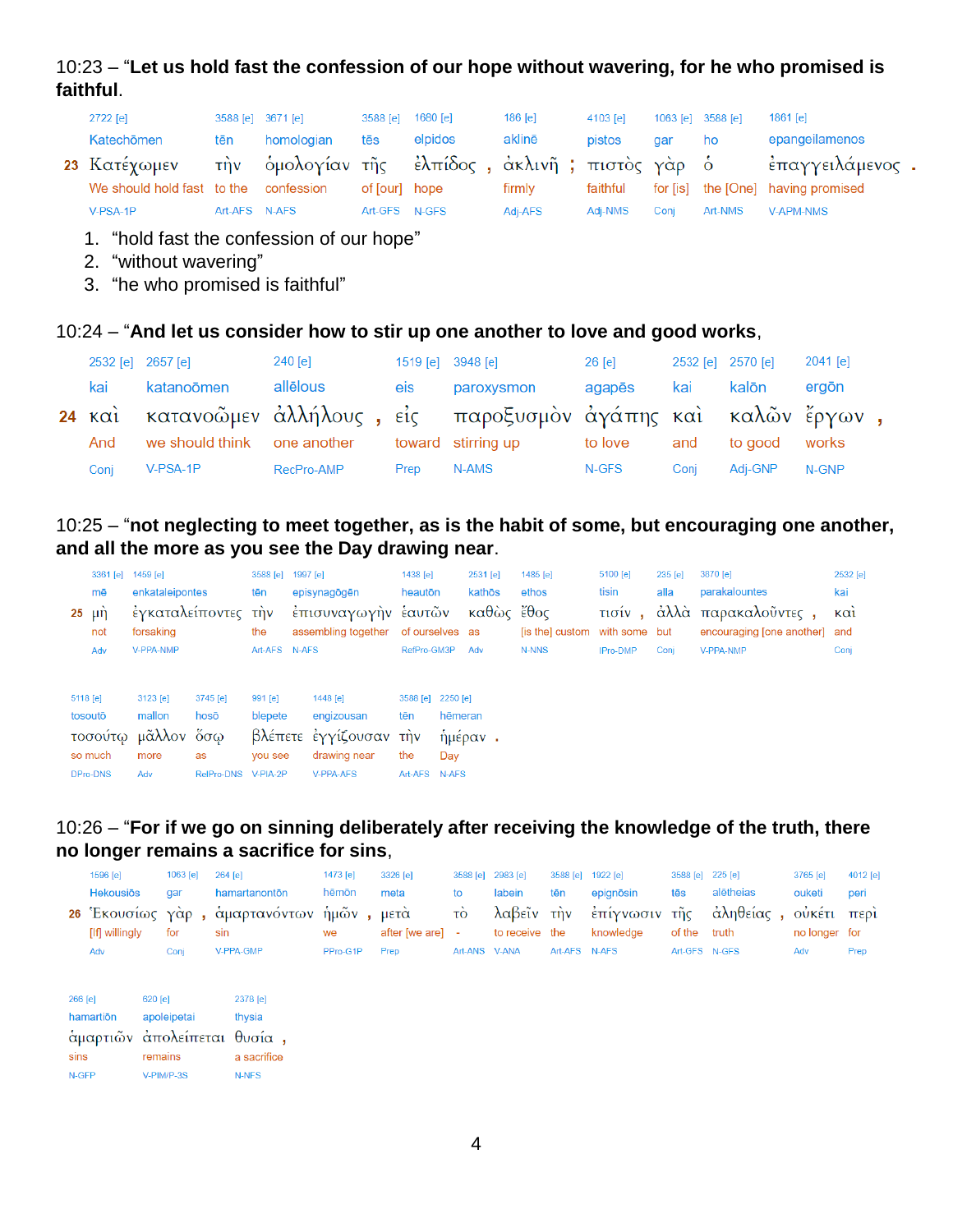# 10:27 – "**but a fearful expectation of judgment, and a fury of fire that will consume the adversaries**.

| 5398 [e]   | 1161 [e] | 5100 [e]       | 1561 [e] | 2920 [e]    |      | 2532 [e] 4442 [e] | 2205 [e] 2068 [e] |              | 3195 [e]                                                                                         | 3588 [e] 5227 [e]                                                                   |
|------------|----------|----------------|----------|-------------|------|-------------------|-------------------|--------------|--------------------------------------------------------------------------------------------------|-------------------------------------------------------------------------------------|
| phobera de |          | tis            | ekdochē  | kriseōs kai |      | <b>DVIOS</b>      | zēlos             |              | esthiein mellontos                                                                               | tous hypenantious                                                                   |
|            |          |                |          |             |      |                   |                   |              |                                                                                                  | 27 φοβερὰ δέ τις εκδοχὴ κρίσεως καὶ πυρὸς ζῆλος ἐσθίειν μέλλοντος τοὺς ὑπεναντίους. |
| terrifvina |          |                |          |             |      |                   |                   |              | however a certain expectation of judgment and of fire fury to devour being about the adversaries |                                                                                     |
| Adi-NFS    | Conj     | IPro-NFS N-NFS |          | N-GFS       | Coni | N-GNS             | N-NMS             | <b>V-PNA</b> | V-PPA-GNS                                                                                        | Art-AMP Adj-AMP                                                                     |

# 10:28 – "**Anyone who has set aside the law of Moses dies without mercy on the evidence of two or three witnesses**.

| 114 $[e]$                                  |                | 5100 [e] 3551 [e] 3475 [e] |                                                    | 5565 [e] 3628 [e] |                 | 1909 [e]            |              |                        | 1417 [e] 2228 [e] 5140 [e] 3144 [e] |           | 599 [e]                              |
|--------------------------------------------|----------------|----------------------------|----------------------------------------------------|-------------------|-----------------|---------------------|--------------|------------------------|-------------------------------------|-----------|--------------------------------------|
| athetēsas                                  | tis            | nomon                      | Mōuseōs                                            | chōris            | oiktirmōn       | epi                 | dvsin ē      |                        | trisin                              | martvsin  | apothnëskei                          |
|                                            |                |                            | 28 άθετήσας τις νόμον Μωϋσέως, χωρις οικτιρμῶν ἐπι |                   |                 |                     |              |                        |                                     |           | δυσίν ή τρισίν μάρτυσιν, αποθνήσκει. |
| Having set aside anyone [the] law of Moses |                |                            |                                                    |                   | without mercies | on the basis of two |              | $\overline{\text{or}}$ | three                               | witnesses | he dies                              |
| <b>V-APA-NMS</b>                           | IPro-NMS N-AMS |                            | N-GMS                                              | Prep              | N-GMP           | Prep                | Adi-DMP Coni |                        | Adi-DMP N-DMP                       |           | $V-PIA-3S$                           |

#### 10:29 –"**How much worse punishment, do you think, will be deserved by the one who has trampled underfoot the Son of God, and has profaned the blood of the covenant by which he was sanctified, and has outraged the Spirit of grace**?

| 29                                    | 4214 [e]<br>posō | πόσω<br>How much                                        | 1380 [e]<br>dokeite<br>think you             |                       | 5501 [e]<br>worse         | cheironos                                                      | 515 [e]  | axiōthēsetai<br>δοκεΐτε χείρονος αξιωθήσεται<br>will he deserve | 5098 [e]<br>timõrias<br>τιμωρίας<br>punishment                                       | $\delta$ | 3588 [e]<br>ho<br>the [one]                    | 3588 [e]<br>ton<br>$\vec{10v}$<br>the               | 5207 [e]<br>Huion<br>Son |                    | 3588 [e]<br>tou<br>Υίὸν τοῦ                | 2316 [e]<br>Theou<br>of God |                                                     | 2662 [e]         | katapatēsas         | Θεοῦ καταπατήσας,<br>having trampled upon              |
|---------------------------------------|------------------|---------------------------------------------------------|----------------------------------------------|-----------------------|---------------------------|----------------------------------------------------------------|----------|-----------------------------------------------------------------|--------------------------------------------------------------------------------------|----------|------------------------------------------------|-----------------------------------------------------|--------------------------|--------------------|--------------------------------------------|-----------------------------|-----------------------------------------------------|------------------|---------------------|--------------------------------------------------------|
|                                       |                  | <b>IPro-DNS</b>                                         | V-PIA-2P                                     |                       | Adj-GFS-C                 |                                                                | V-FIP-3S |                                                                 | N-GFS                                                                                |          | Art-NMS                                        | Art-AMS                                             | N-AMS                    |                    | Art-GMS                                    | N-GMS                       |                                                     | <b>V-APA-NMS</b> |                     |                                                        |
| 2532 [e]<br>kai<br>καὶ<br>and<br>Conj |                  | 3588 [e]<br>to<br>τò<br>the<br>Art-ANS                  | 129 [e]<br>haima<br>αἷμα ·<br>blood<br>N-ANS | tēs                   | 3588 [e]<br>τῆς<br>of the | 1242 [e]<br>diathēkēs<br>διαθήκης<br>covenant<br>Art-GFS N-GFS |          | 2839 [e]<br>koinon<br>ordinary<br>Adj-ANS                       | 2233 [e]<br>hēgēsamenos<br>κοινὸν ἡγησάμενος,<br>having esteemed<br><b>V-APM-NMS</b> |          | 1722 [e]<br>en<br>$\frac{1}{2}v$<br>by<br>Prep | 3739 [e]<br>hō<br>စို<br>which<br><b>RelPro-DNS</b> |                          | 37 [e]<br>V-AIP-3S | hēgiasthē<br>ήγιάσθη,<br>he was sanctified |                             | 2532 [e]<br>kai<br>$\kappa \alpha i$<br>and<br>Conj | to<br>τó<br>the  | 3588 [e]<br>Art-ANS | 4151 [e]<br>Pneuma<br>Πνεῦμα<br>Spirit<br><b>N-ANS</b> |
| 3588 [e]<br>tēs<br>τῆς                |                  | 5485 [e]<br>charitos<br>χάριτος ένυβρίσας ?<br>of grace |                                              | 1796 [e]<br>enybrisas | having insulted           |                                                                |          |                                                                 |                                                                                      |          |                                                |                                                     |                          |                    |                                            |                             |                                                     |                  |                     |                                                        |

10:30 – "**For we know him who said, "Vengeance is mine; I will repay." And again, "The Lord will judge his people**."

Art-GFS N-GFS V-APA-NMS